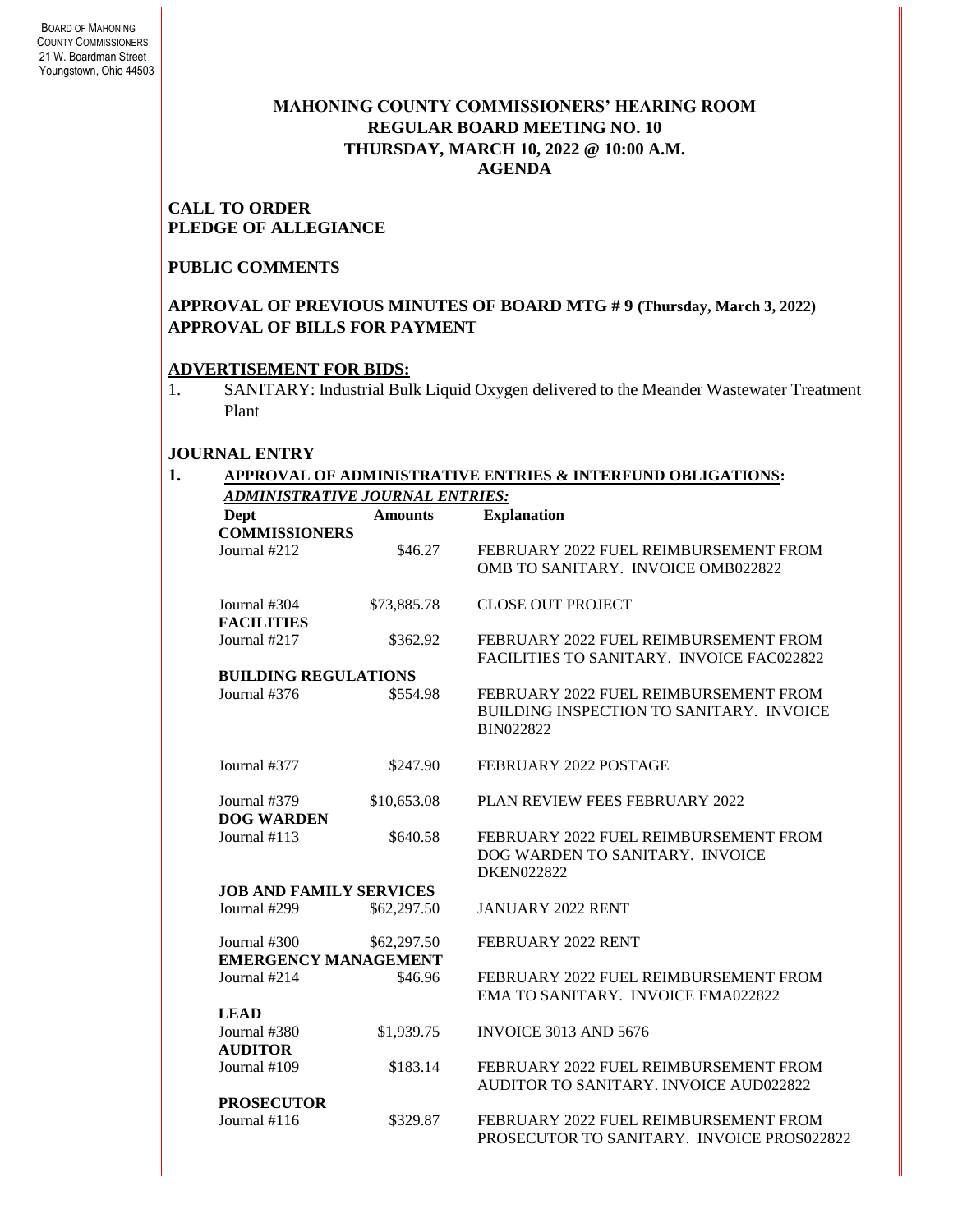BOARD OF MAHONING COUNTY COMMISSIONERS 21 W. Boardman Street Youngstown, Ohio 44503

| <b>SHERIFF</b>             |                                                                                                                                                              |                                               |                                                                                    |                                                                                                                                        |  |
|----------------------------|--------------------------------------------------------------------------------------------------------------------------------------------------------------|-----------------------------------------------|------------------------------------------------------------------------------------|----------------------------------------------------------------------------------------------------------------------------------------|--|
| Journal #110               |                                                                                                                                                              | \$19,269.89                                   | SHR022822                                                                          | FEBRUARY 2022 FUEL AND PARTS REIMBURSE-<br>MENT FROM SHERIFF TO SANITARY. INVOICE                                                      |  |
| <b>CORONER</b>             |                                                                                                                                                              |                                               |                                                                                    |                                                                                                                                        |  |
| Journal #114               |                                                                                                                                                              | \$259.96                                      | COR022822                                                                          | FEBRUARY 2022 FUEL AND PARTS REIMBURSE-<br>MENT FROM CORONER TO SANITARY. INVOICE                                                      |  |
| <b>ENGINEER</b>            |                                                                                                                                                              |                                               |                                                                                    |                                                                                                                                        |  |
| Journal #111               |                                                                                                                                                              | \$19,850.12                                   |                                                                                    | FEBRUARY 2022 FUEL REIMBURSEMENT FROM<br>ENGINEER TO SANITARY. INVOICE HWY022822                                                       |  |
|                            | <b>VETERAN SERVICES</b>                                                                                                                                      |                                               |                                                                                    |                                                                                                                                        |  |
| Journal #108<br>\$750.44   |                                                                                                                                                              | VET022822                                     | FEBRUARY 2022 FUEL AND PARTS REIMBURSE-<br>MENT FROM VETERANS TO SANITARY. INVOICE |                                                                                                                                        |  |
|                            |                                                                                                                                                              | <b>CHILDREN SERVICES BOARD</b>                |                                                                                    |                                                                                                                                        |  |
| Journal #112<br>\$7,925.49 |                                                                                                                                                              |                                               | FEBRUARY 2022 PROSECUTORIAL SERVICES.<br><b>INVOICE CSB-02-2022</b>                |                                                                                                                                        |  |
|                            |                                                                                                                                                              | <b>SOLID WASTE MANAGEMENT</b>                 |                                                                                    |                                                                                                                                        |  |
| Journal #215<br>\$604.90   |                                                                                                                                                              |                                               | FEBRUARY 2022 FUEL REIMBURSEMENT FROM<br>SWMD TO SANITARY. INVOICE MCRD022822      |                                                                                                                                        |  |
| <b>TRAVELS:</b><br>a.      |                                                                                                                                                              |                                               |                                                                                    | VETERANS SERVICE: Attend NACVSO 2022 Annual Conference in San Antonio,<br>Texas on June 4-10, 2022-estimated at \$12,000.00. (general) |  |
|                            |                                                                                                                                                              |                                               |                                                                                    |                                                                                                                                        |  |
|                            | <b>AGREEMENTS:</b>                                                                                                                                           |                                               |                                                                                    |                                                                                                                                        |  |
| a.                         | ENGINEERS: Agreements with the following for the purchase of real property<br>needed for the Western Reserve Road, Market to South Ave. Project per amounts: |                                               |                                                                                    |                                                                                                                                        |  |
|                            | (non-general)                                                                                                                                                |                                               |                                                                                    |                                                                                                                                        |  |
|                            |                                                                                                                                                              | Daniel S. Turner                              |                                                                                    | 1,940.00.                                                                                                                              |  |
|                            |                                                                                                                                                              | Rea Z. Eucker & M. Smith                      |                                                                                    | \$12,000.00                                                                                                                            |  |
|                            |                                                                                                                                                              | Suzanne Gray                                  |                                                                                    | \$14,240.00                                                                                                                            |  |
|                            |                                                                                                                                                              | <b>MBSS</b> Investments LTD                   |                                                                                    | \$6,000.00                                                                                                                             |  |
| b.                         |                                                                                                                                                              |                                               |                                                                                    | ENGINEERS: Agreement with King Collision for repairs to vehicle #12 in the                                                             |  |
|                            |                                                                                                                                                              | estimated amount of \$4,594.14. (non-general) |                                                                                    |                                                                                                                                        |  |

- c. ENGINEERS: Agreement with Meridian Health Care for drug testing services on as needed basis in the estimated amount of \$3,200.00. (non-general)
- d. ENGINEERS: Agreement with Popa Consulting for Bridge Inspection Services on 286 county maintained bridges in accordance with ODOT & FHWA requirements in the amount of \$30,000.00. (non-general)
- e. ENGINEERS: Agreement with Popa Consulting to perform a bridge load rating on Middletown Road in the amount of \$1,200.00. (non-general)
- f. LEAD-BASED: Agreement with American Pinnacle Construction, Inc., for lead hazard control/healthy homes work at 2455 Chaney Circle in the amount of \$17,100.00. (non-general)
- g. RECORDERS: Memorandum of Understanding agreements with the following for electronic recordings services at no cost to the County.

Corporation Service Company

Simplifile, LC

eRecording Partners Network

h. SANITARY: Agreement with Alcon Mechanical Inc., to remove and install two  $(2)$ new air compressors at the Meander Wastewater Treatment Plant in the amount of \$31,850.00. (non-general)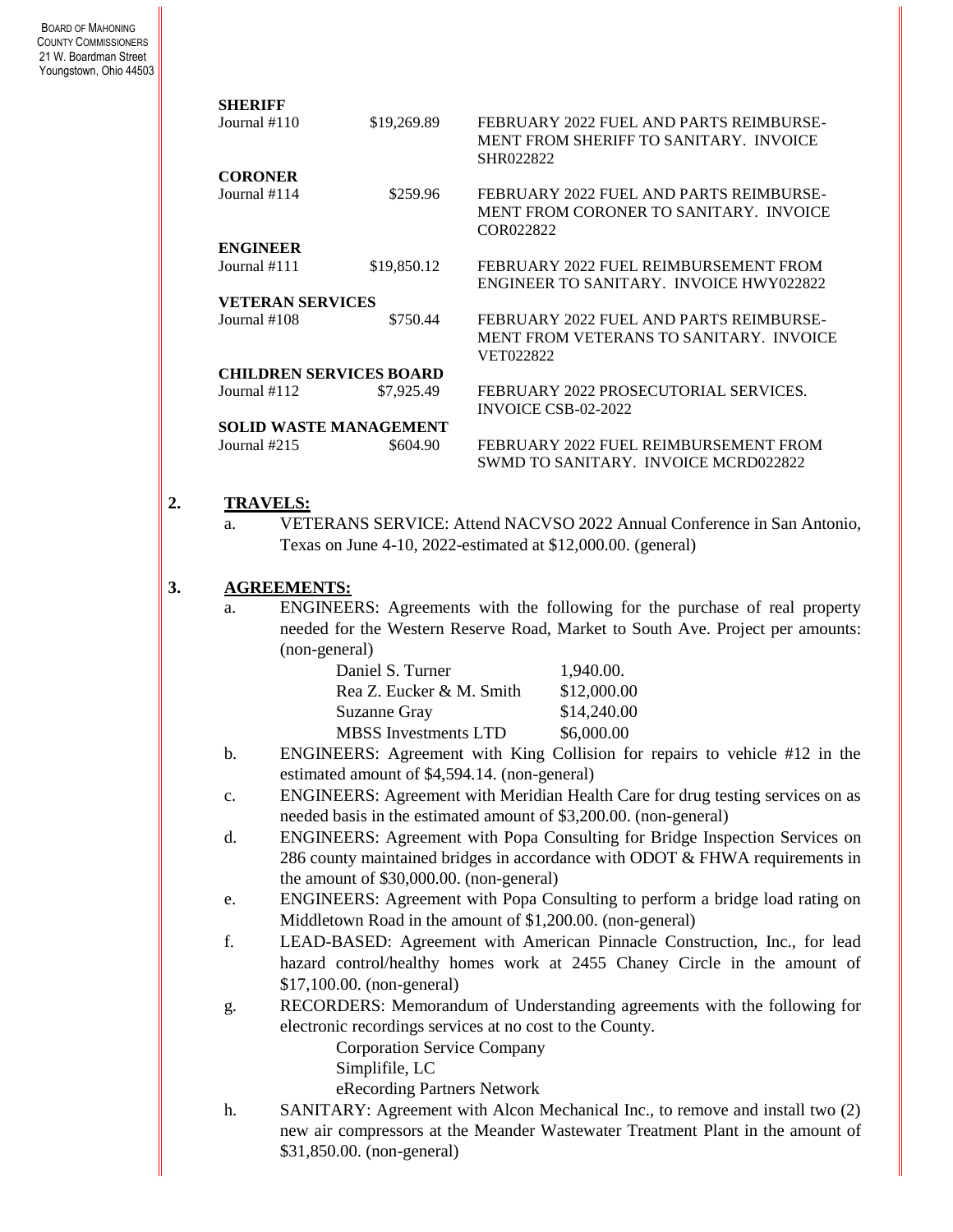# **4. CHANGE ORDERS:**

- a. LEAD-BASED: Change Order No. 1 with Howland Company, LLC for additional lead hazard control work at 711 Anoka Lane in the amount of \$395.00. (non-general)
- b. LEAD-BASED: Change Order No. 1 with Howland Company, LLC for additional lead hazard control work at 66 N. Brockway in the amount of \$1,452.52. (nongeneral)

### **RESOLUTIONS**

| 1. | <b>ADDITIONS:</b>         |                |                                                 |
|----|---------------------------|----------------|-------------------------------------------------|
|    | Dept                      | <b>Amounts</b> | <b>Explanation</b>                              |
|    | <b>SANITARY ENGINEER</b>  |                |                                                 |
|    | Journal #207              | \$15,500.00    | BUDGET ADDITION TO PROJECT #06082 BOARD-        |
|    |                           |                | MAN & CAMPBELL GENERATORS IMP 533               |
|    |                           |                | <b>INCREASE GENERAL CONTRACTING</b>             |
|    | Journal #324              | \$6,000.00     | BUDGET ADDITION TO PROJECT #06037 FIVE          |
|    |                           |                | POINTS PUMP STATION FLOW DIVERSION IMP 490      |
|    |                           |                | <b>INCREASE ARCHITECT/ENGINEER SERVICES FOR</b> |
|    |                           |                | PROFESSION-AL ENGINEERING SERVICES              |
|    | Journal #371              | \$500,000.00   | BUDGET ADDITION TO PROJECT #06084 SOUTH         |
|    |                           |                | WEST LAKE EVANS ENVIRONMENTAL IMP 529           |
|    |                           |                | INCREASE ARCHITECT/ENGINEER SERVICES FOR        |
|    |                           |                | <b>ENGINEERING DESIGN SERVICES</b>              |
|    | <b>PROBATE COURT</b>      |                |                                                 |
|    | Journal #313              | \$5,000.00     | BUDGET ADDITION TO ORG #1485540 PROBATE         |
|    |                           |                | COURT COMPUTER LEGAL RESEARCH INCREASE          |
|    |                           |                | <b>TRAVEL</b>                                   |
|    | <b>COMMON PLEAS COURT</b> |                |                                                 |
|    | Journal #359              | \$3,200.00     | BUDGET ADDITION TO ORG #1410575 COMMON          |
|    |                           |                | PLEAS SPECIAL PROJECTS INCREASE MATERIALS       |
|    |                           |                | & SUPPLIES AND SUBSCRIPTIONS                    |
|    | <b>ENGINEER</b>           |                |                                                 |
|    | Journal #121              | \$13,785.00    | BUDGET ADDITION TO PROJECT #80052 SOUTH         |
|    |                           |                | AVENUE SAFETY UPGRADE INCREASE ARCHITECT        |
|    |                           |                | / ENGINEER SERVICES; #80097 2020 ROAD &         |
|    |                           |                | BRIDGE SAFETY UPGRADE INCREASE GENERAL          |
|    |                           |                | <b>CONTRACTING</b>                              |
|    | Journal #294              | \$11,157.00    | BUDGET ADDITION TO PROJECT #80080 MERIDIAN      |
|    |                           |                | ROAD PHASE 2 INCREASE ARCHITECT/ ENGINEER       |
|    |                           |                | <b>SERVICES</b>                                 |

#### **2. RECORD OF BIDS:**

a. ENGINEERS: MAH-C.R. 151-00.01 South Avenue Resurfacing (Phase 1)

# **3. RESOLUTION OF AWARDS:**

a. ENGINEERS: Award the 2021 OPWC Road & Bridge Safety Upgrade Program to Lindy Paving, Inc., in the amount of  $$2,485,146.35$ . (non-general, low bid & 23.8%) OPWC Grant)